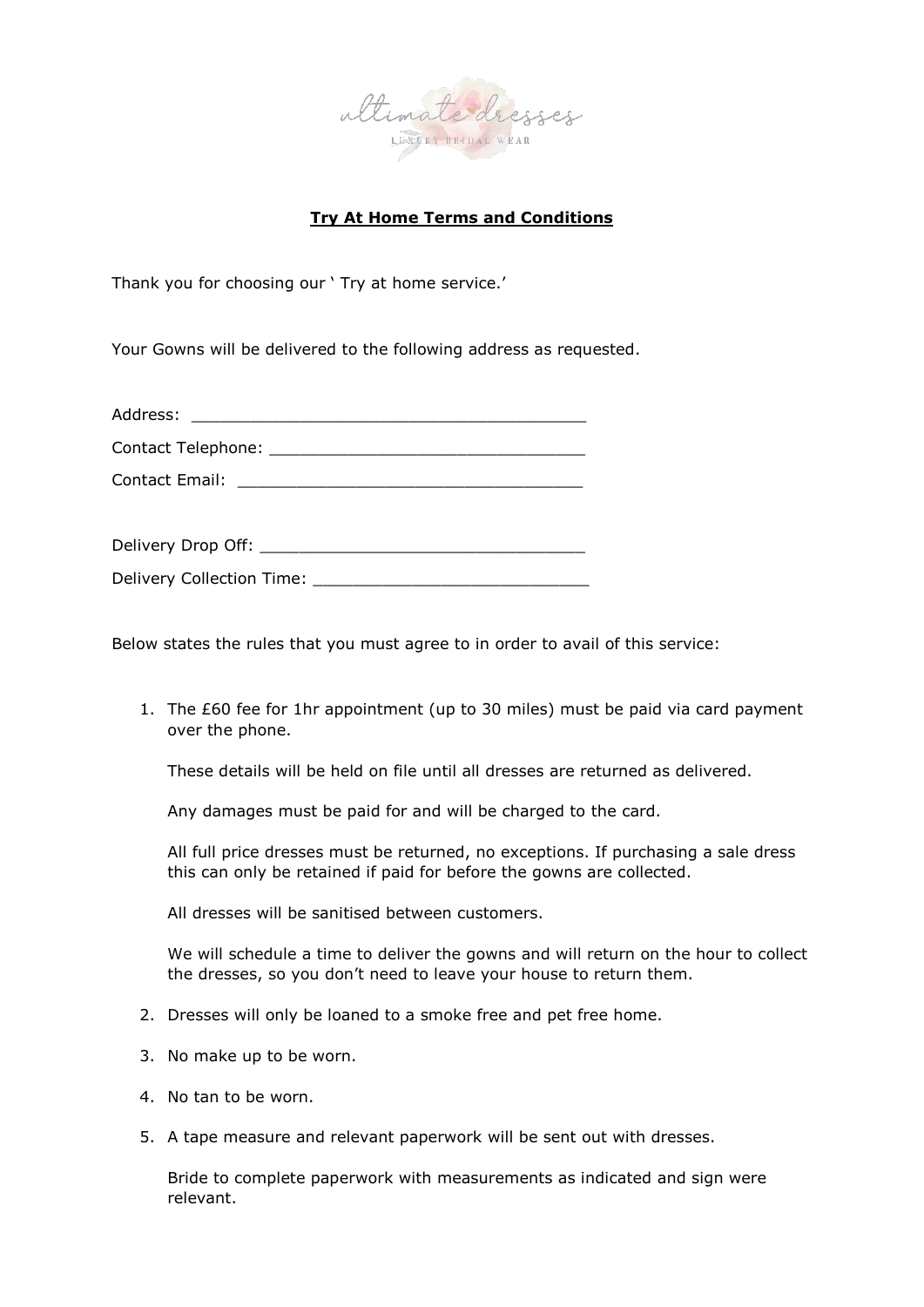- **6.** Please read 'How to Buy a Bridal Gown from your Sofa' and **contact us with any queries.**
- 7. As regards Sale Dresses please note that dresses have been priced to take into account the fact that they are Sample Gowns and as such they are not new. They have been tried on. The wedding dresses are not second hand but they have been tried on in our bridal boutique and are being sold at reduced prices to reflect any potential wear, damage or seasonality. If you purchase a sale gown you may want to have it cleaned, the choice is yours.
- 8. All sales are final and no refunds or exchanges will be given, so please be sure of the size being ordered and that you are completely happy with the gown before purchasing.
- 9. You will have to sign our Term's and Conditions form at time of sale showing that you accept the conditions contained therein.
- 10.All gowns will be delivered in a wide gusset, water resistant, breathable dress bag for ease of storage.

I agree to the above terms and conditions.

Name\_\_\_\_\_\_\_\_\_\_\_\_\_\_\_\_\_\_\_\_\_\_\_\_\_\_ Signed\_\_\_\_\_\_\_\_\_\_\_\_\_\_\_\_\_\_\_\_\_\_\_\_\_\_\_\_\_

Date\_\_\_\_\_\_\_\_\_\_\_\_\_\_\_\_\_\_\_\_\_\_\_\_\_\_\_